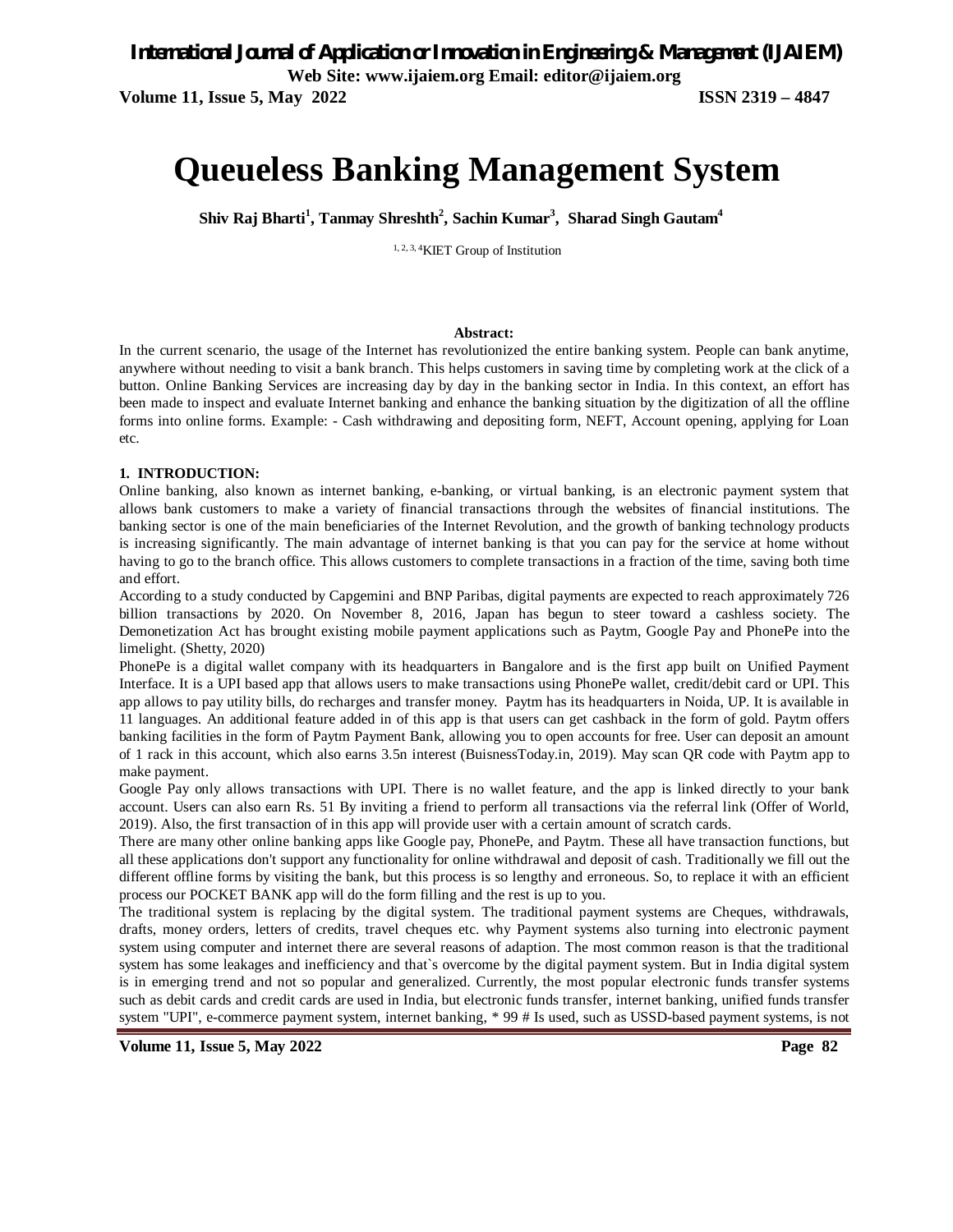**Volume 11, Issue 5, May 2022 ISSN 2319 – 4847**

widely used. Therefore, it is important to know the problems of digital payment systems and the progress of in India (Babulal, 2021).

According to the National Forest Service Website, as much as 85% of the tree used in the making of paper and paper products and coniferous. This is also one of the major problems for global Warming. According to the survey performed in the Bank of Baroda (India), it was found that around 400 per day paper form are used in an average sized bank. Also, there are total 86,887 public sector banks, 31,037 private sector banks and around 5000 cooperative, foreign and regional rural banks.

So, to reduce paper wastage and move a step towards digitalization here we come with an idea of POCKET BANK which makes it easy to deposit/withdraw cash in different banks.

#### **2. EXISTING SYSTEM:**

A mobile wallet or e-wallet app or e-wallet is an app consisting of debit and credit card information that helps users make digital payments for goods and services using their mobile devices. The most popular online payment apps or payment apps or electronic wallet lists in India are (Keelkatalai & Nanganallur, 2021):

• Google Pay: - Google Pay is a digital wallet platform and online payment system developed by Google that enables inapp, online, and face-to-face contactless payments on mobile devices, allowing users to use Android phones, tablets, and more. And make payments possible.

• Payzapp: - Payzapp is a complete payment solution that allows you to pay with the help of with one click. With this app, individuals can buy products from partner apps, book movie tickets, send money to anyone, and pay utility bills.

• PhonePe: - Phone pe is an Indian digital wallet platform and online payment company. With PhonePe, users can send and receive money, mobile phones, DTH, data card replenishment, utility bill payments, store payments, tax-saving fund investments, cash investments, insurance, and gold mutuals. You can make a purchase of funds.

• Paytm: - Paytm (an abbreviation for "Paythrough Mobile") is an Indian multinational e-commerce payment system and financial technology company based in Noida, Uttar Pradesh, India. Paytm is currently available in 11 Indian languages and uses cases such as mobile replenishment, utility billing, travel, movies, and in-store payments at grocery stores and educational institutions. Provided in code.

• Kotak 811: - The Kotak 811 is a zero-balanced digital banking account available to everyone (only for Indian residents). With Kotak 811 you can choose between a Zero Balance Account or an 811 Savings Account depending on your needs. It serves as a daily one-stop solution for all financial needs' daily transactions.

• Bhim UPI: - Bhim (Bharat Interface for Money) is an Indian mobile payment app based on the Unified Payments Interface (UPI) developed by Payments Corporation (NPCI) nationwide in India. Named after the B.R. Ambedkar, it was released on December 30, 2016. It aims to facilitate cashless transactions by facilitating electronic payments directly through banks.

• Free Charge: - Free Charge, a wholly owned subsidiary of Axis Bank Limited, is one of the electronic payment applications. It is based in Gurgaon, Haryana. … For free, users can pay utility bills, mobile phone charges, broadband charges, subway card charges, landline charges, and DTH charges.

#### **2.1 Disadvantages of current online payment applications:**

All current online banking applications such as Google Pay, PhonePe and Amazon Pay do not support online withdrawal and deposit forms in addition to NEFT, account opening and other offline forms.

#### • **How will POCKET BANK overcome this?**

This app will be considered as the successor of the above applications in addition to having features supporting online cash withdrawal and deposit forms. It will include all the banks in India and thus provide all the details of each bank including loaning interests, account opening, Credit card limit, ATM pin change etc.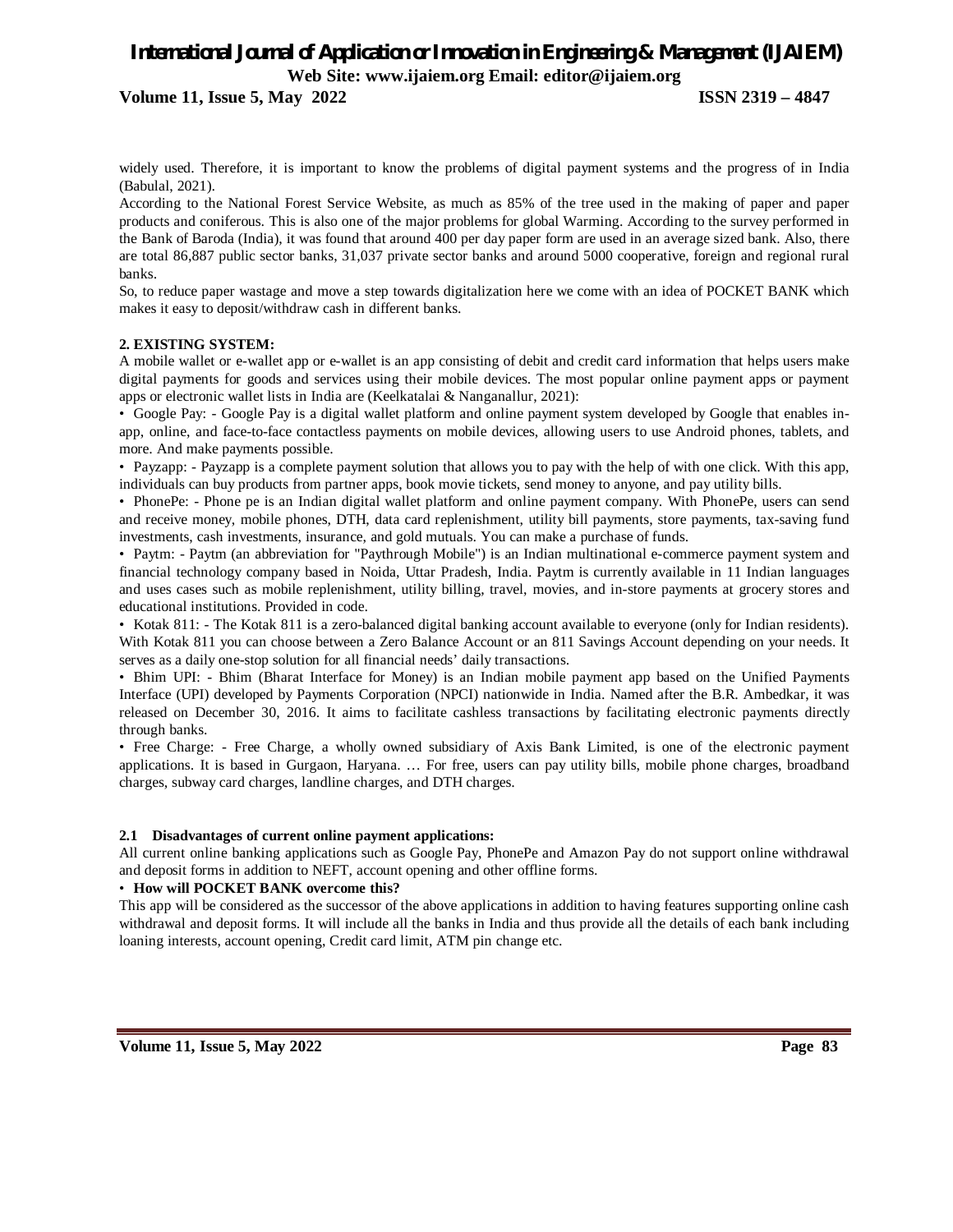**Volume 11, Issue 5, May 2022 ISSN 2319 – 4847**

#### **3. LITERATURE REVIEW:**

Much research has been done around the world on payment apps and methods. Some of these studies were reviewed as follows:

(Rathore, Hem Shweta, 2016) In today's world, smartphones have become an integral part of the daily life. Today, thanks to technology, mobile users can use their smartphones to trade and pay money using applications installed on their phones. If the smartphone can function as a leather wallet, it is known as a "digital wallet" or more broadly as a "mobile wallet".

(Nair, Amal, Manisha Dahiya, and Naman Gupta, 2016) Wallets have been used from thousands of years to protect and carry personal items of value. The earliest value wallets or satchels were a piece of cloth tied with a piece of string which enabled a range of items such as coins to be carried out to market. Humans have always been mobile and have needed a container to securely carry personal items. People consume for both necessity and pleasure. Basic items such as food and clothing are purchased on a regular basis, but people also buy goods which are only for enjoyment purpose.

(DR.S. Manikandan, 2017) In today's world, smartphones can play an important role in the daily lives of 4,444 people. Advances in technology have transformed smartphones into devices that allow mobile users to trade and pay money using applications installed on their phones. The current survey shows different factors that influence the application and use of wallet money supported by different companies, and the decision of consumers to adopt mobile wallets, and the different risks of faced by mobile wallet users. The purpose is to explain the issues.

The increase in the use of Indian government initiatives and mobile phones and the Internet, such as (Akhila Pai. H, 2018) "Digital India", is the main reason for the exponential increase in the use of digital payments. Even if the idea of digitization came out years ago, it has recently regained its pace of growth. This is due to the lack of awareness and knowledge of people, fear of online payments, and security issues. The e-Payment system is enhanced only by raising awareness of the minds of people. However, in the current scenario, India has seen a significant increase in available digital wallets, moving slowly towards a cashless economy.

(T. Praiseye, 2018) Mobile phones are used everywhere in this modern world. Advances in technology make everything possible at the push of a button. By using the application installed on your mobile phone, users can pay invoices and send money to anyone. The increasing use of mobile phones and the internet is the main reason behind the widespread use of 9mobile wallets. This survey was conducted to find out the factors that influence consumer preferences for mobile wallets.

(Tiwari, Pooja, Vikas Greg, Abhishek Singhal, 2019) In today's fast-paced lifestyle, people need to adopt more convenient and safer devices to make their lives more convenient. To achieve this goal, there is an innovative product called a digital wallet. A digital wallet is an electronic device or service provided to an individual to enable them to perform electronic transactions. The best example of a digital wallet is online shopping. Also known as e-wallet. Today, people like online shopping. Online shopping has the advantage of less time-consuming items such as Paytm and PayUMoney.

(Gurme, Vijayashri Machindra, 2019) E-wallet money is used in various areas of business in the world of, including businesses, banks, and clients. Banks are ranked in the top by providing better banking services and payments for their customers' needs. For customer, E-wallet's shopping opportunities are taken advantage of and customers are attracted to for convenient and fast transactions.

(Singh, Gagan Deep, 2019) In the growing era of technology digitization, many of the people used plastic money in the form of debit cards, credit cards, and other cards offered by numerous respective commercial banks. The banking industry had a variety of payment products, including core banking services, instant payment services, online banking, and mobile banking. However, it turns out that people need an easier and easier payment method. Therefore, this gap is filled by a digital or e-wallet. This paper was created to find changes in adoption behaviour and daily payments or transactions.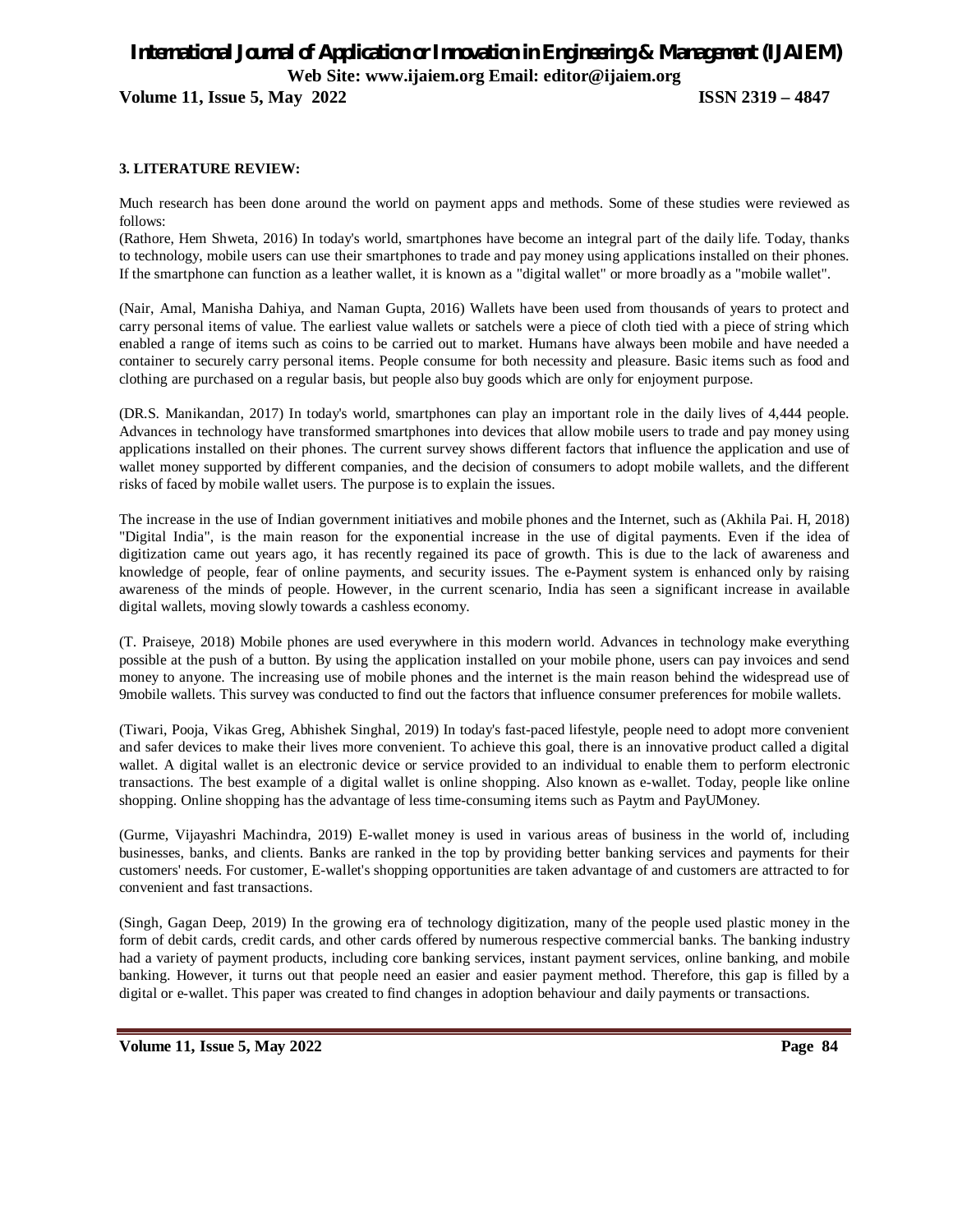**Volume 11, Issue 5, May 2022 ISSN 2319 – 4847**

(Kaur, Puneet, et al, 2020) Find out that mobile wallet apps have increased dramatically. This helps to be effective against customers and transactions and security payments on behalf of these mobile wallets that have not yet been expanded on the market.

(Gupta, Knavish, Nupur Arora, 2020) Shows that perceived ease of use and perceived usefulness have a positive impact on attitudes towards mobile payment adoption. In addition, there is a clear positive link between attitudes towards mobile payment adoption and the intent of mobile payment adoption. The current study examines the impact of attitudes towards mobile payment systems on the intent to adopt mobile payment systems through the application of the technology acceptance model.

(Singh, Sindhu, 2020) The author points out that technological advances in mobile phone have made mobile payments more popular. Users can shop online via the time-saving and convenient mobile device. Mobile payment systems include an ongoing interaction between users and payment providers. Although the initial adoption of mobile payment systems has been extensively studied, few studies have attempted to understand user behaviour after adoption.

(Ghosh, Gourab, 2021) Explains that advances in information and communications technology have opened the door to the latest payment methods. The growth of smartphones and access to the Internet have made people's lives easier and led to digitalization. Digitization not only improved trade and commerce, but also made payment transactions smoother and faster.

(Anshari, Muhammad et al, 2021) With the introduction of E-wallet, financial institutions may improve the efficiency of and offer new services for the convenience of customers. Young people are really adapting to these payment apps. They really satisfy customers with simple transactions and payments

#### **4. METHODOLODGY:**

This application contains two main Modules: Customer and Bank employee.

Customer can use the feature of this app such as form to deposit, withdraw money, or even make payments through UPI. Customer can also pay various bills integrated in the application. When customer wants to deposit or withdraw money from the bank offline, he/she must fill the digit from in the application and he/she then has to unique ID of the corresponding digital form to employee for security purposes to show verify customer authenticity. Thus, it saves time, paper and removes waiting in long queues in the bank and promote social distancing which is necessary in current scenario.

#### **4.1 Logic and Need of Application:**

Need of this app starts with a small survey in which different banks branch managers were asked about the problems faced by them during large number of customers waiting for their service and how you deal with it. The answer was really desponded with most of the customers have to come next day. And asked about the total offline forms used per day.

Need of this app starts with a small survey in which different banks branch managers were asked about the problems faced by them during large number of customers waiting for their service and how you deal with it. The answer was really desponded with most of the customers have to come next day. And asked about the total offline forms used per day.

Now coming to the all the offline forms used in each branch of banks are nearly about 550 per day which equals to 2.0kg and the cost needed daily on paper is approximately 84Rs, at the rate of 42 Rs/kg in each branch. Since there are around 1,22,924 branches of banks in India approx. see in table 1 and 2. So, from the above data approx. 1 Crore is used on paperwork in banks daily.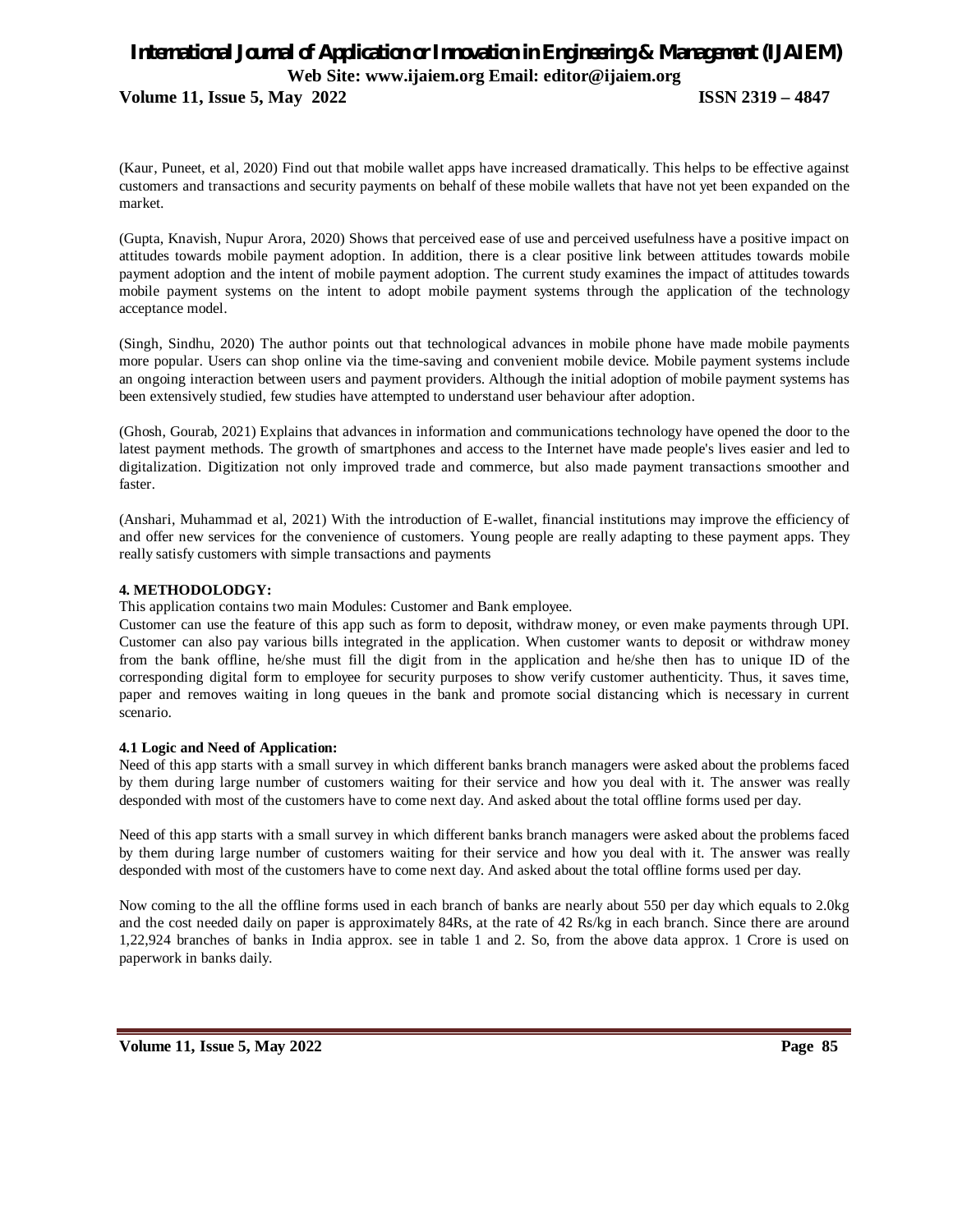# *International Journal of Application or Innovation in Engineering & Management (IJAIEM)* **Web Site: www.ijaiem.org Email: editor@ijaiem.org Volume 11, Issue 5, May 2022 ISSN 2319 – 4847**

| List of PSU Banks                                                                                 | Number of<br><b>Branches</b> | Number of ATMs | Headquarter                   |
|---------------------------------------------------------------------------------------------------|------------------------------|----------------|-------------------------------|
| State Bank of India (SBI)                                                                         | 24000                        | 58559          | Mumbai                        |
| Punjab National Bank<br>(With Merger of Oriental<br>Bank of Commerce and<br>United Bank of India) | 11437                        | 8985           | New Delhi<br>Rectangular Snip |
| Bank of Baroda (With<br>Merger of Dena Bank &<br>Vijaya Bank)                                     | 8581                         | 10318          | Vadodara                      |
| Canara Bank (With<br>Merger of Syndicate<br>Bank)                                                 | 10391                        | 12829          | Bengaluru                     |
| Union Bank of India<br>(With Merger of Andhra<br><b>Bank and Corporation</b><br>Bank)             | 9500                         | 13300          | Mumbai                        |
| Bank of India                                                                                     | 5825                         | 5000           | Mumbai                        |
| Indian Bank (With<br>Merger of Allahabad<br>Bank)                                                 | $6000+$                      | 6104           | Chennai                       |
| Central Bank of India                                                                             | 2876                         | 4666           | Mumbai                        |
| Indian Overseas Bank                                                                              | 2995                         | 3400           | Chennai                       |
| <b>UCO Bank</b>                                                                                   | 2377                         | 4000           | Kolkata                       |
| <b>Bank of Maharashtra</b>                                                                        | 1860                         | 1897           | Pune                          |
| Punjab & Sindh Bank                                                                               | 1045                         | 1554           | New Delhi                     |

**Table 1:** List of all Public Sector Banks in India (moneymint.com, n.d.)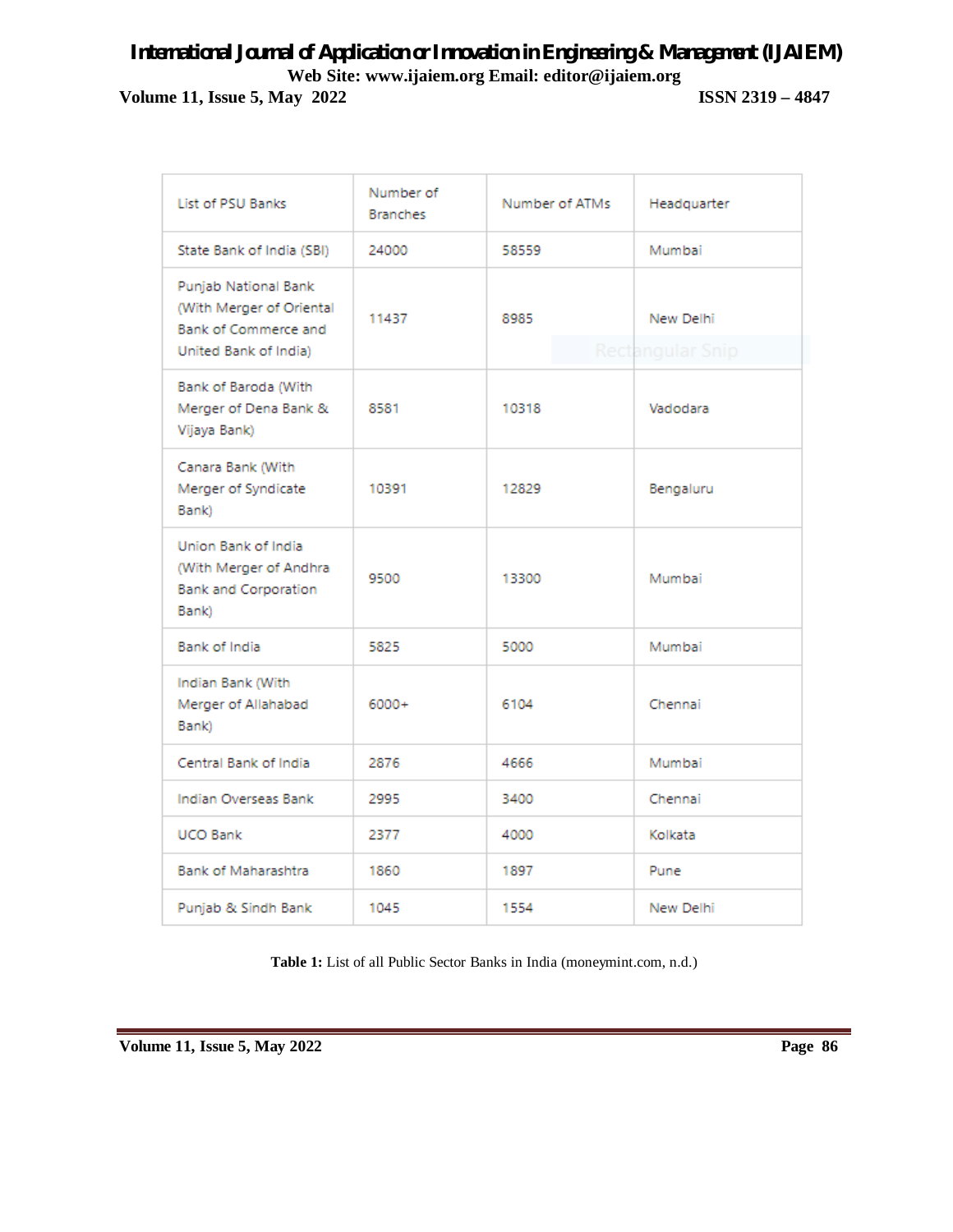**Volume 11, Issue 5, May 2022 ISSN 2319 – 4847**

| <b>List of Private</b><br><b>Banks</b>            | Number of<br><b>Branches</b> | Number of<br><b>ATMs</b> | Headquarter                     |
|---------------------------------------------------|------------------------------|--------------------------|---------------------------------|
| Axis Bank                                         | 4094                         | 17315                    | Mumbai                          |
| <b>Bandhan Bank</b>                               | 1000                         | 485                      | Kolkata, West Bengal            |
| Catholic Syrian Bank                              | 426                          | 290                      | Thrissur, Kerala                |
| <b>City Union Bank</b>                            | 600                          | 1724                     | Thanjavur, Tamil Nadu           |
| <b>DCB Bank</b>                                   | 323                          | 4.99                     | Mumbai, Maharashtra             |
| Dhanlaxmi Bank                                    | 269                          | 3,46                     | Thrissur, Kerala                |
| <b>Federal Bank</b>                               | 1252                         | 1598                     | Aluva, Kerala                   |
| <b>HDFC Bank</b>                                  | 4787                         | 13514                    | Mumbai, Maharashtra             |
| <b>ICICI Bank</b>                                 | 4882                         | 15159                    | Mumbai, Maharashtra             |
| <b>IDBI Bank</b>                                  | 1892                         | 3693                     | Mumbai, Maharashtra             |
| <b>IDFC First Bank</b>                            | 301                          | 216                      | Mumbai, Maharashtra             |
| <b>Indusind Bank</b>                              | 1004                         | 2662                     | Mumbai, Maharashtra             |
| Jammu & Kashmir<br>Bank                           | 958                          | 1322                     | Srinagar, Jammu, and<br>Kashmir |
| Karnataka Bank                                    | 835                          | 1503                     | Mangaluru, Karnataka            |
| Karur Vysya Bank                                  | 668                          | 1641                     | Karur, Tamil Nadu               |
| Kotak Mahindra<br>Bank                            | 1369                         | 2429                     | Mumbai, Maharashtra             |
| Lakshmi Vilas Bank                                | 570                          | 1045                     | Chennai, Tamil Nadu             |
| Nainital Bank                                     | 135                          |                          | Nainital, Uttarakhand           |
| <b>RBL Bank</b>                                   | 342                          | $\overline{\phantom{0}}$ | Mumbai, Maharashtra             |
| South Indian Bank                                 | 852                          | 1393                     | Thrissur, Kerala                |
| <b>Tamilnad Mercantile</b><br><b>Bank Limited</b> | 509                          | 1156                     | Thoothukudi, Tamil Nadu         |
| Yes Bank                                          | 1050                         | 1305                     | Mumbai, Maharashtra             |

**Table 2:** List of all Private Sector Banks (moneymint.com, n.d.)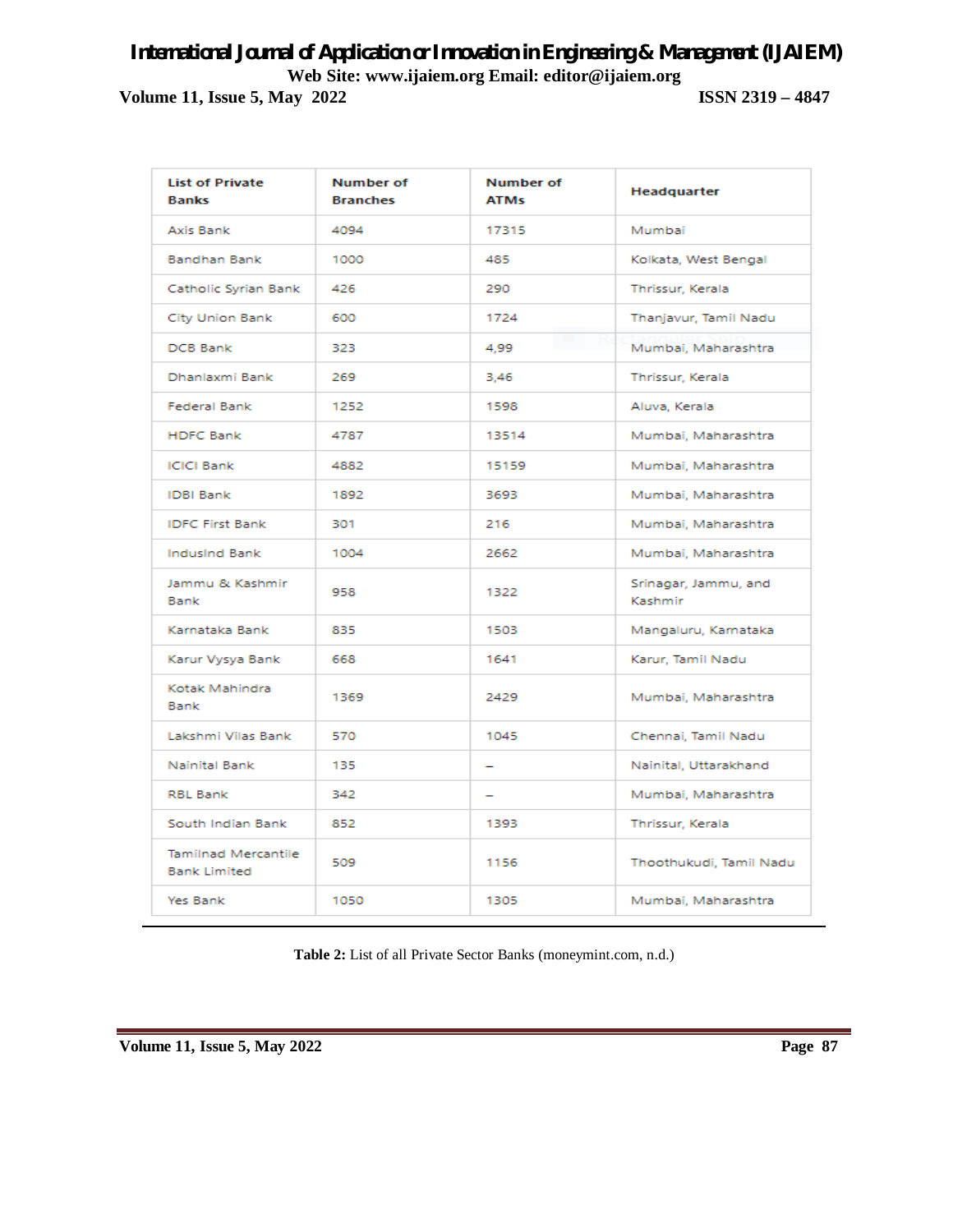**Volume 11, Issue 5, May 2022 ISSN 2319 – 4847**

In addition to reducing human error when filling out offline forms, we also asked if any application could eliminate wasted paper and time and reduce the hassle of banks. The response was positive and if they can find this kind of application, it can solve so many problems and can save resources.

#### **4.2 Target Audience:**

The target audience for online banking would be people who have bank accounts. Businesses may use it to set up their account and so they can easily take money out of their business. Working people may use it as they may not have time to go to the bank and take out money.

#### **4. RESULTS AND CONCLUSION:**

This research paper initially focused on the meaning of online or digital payment. Later focused on the different payment applications and their limitations with POCKET BANK's advantages over them.

The use of these apps with online payments has grown tremendously in just a few years. The number of users using these apps is increasing significantly every day. The wallet feature of these apps has attracted many users. We find that many people are adopting cashless payment methods because of their unique advantages: Save time, be easy to use, and various online payment apps offer different cashback offers and discounts to encourage people to use the digital payment mode. Consumers can also track all their spending with online payments.

The small survey data gives the approximate money spend on the paper forms daily which is 1 Crore Rs and yearly 365 Crores.

Creating awareness and promoting online banking can become a key solution. For online banking, there is need of simple and secure application like POCKET BANK which can change the current banking situation dramatically. Thus, banks will become free from paper and environment will free from wastage, there would be less rush during this pandemic period and hence these upgrades can provide better discretion to both existing and prospective Internet banking customers.

#### **References:**

- [1] Shetty, P. A. (2020). paperCollection. Retrieved from drnishikantjha.com: https://www.drnishikantjha.com/papersCollection/Amazon%20Pay-BB%20Project-v1.pdf
- [2] BuisnessToday.in. (2019, October). Paytm Payments Bank slashes interest rate on savings account deposits by 50 bps to 3.5%. Retrieved from BuisnessToday.in: https://www.businesstoday.in/industry/banks/story/paytm-payments-bankcuts-interest-rate-on-savings-account-deposits-to-35-per-cent-234645-2019-10-11
- [3] Offer of World. (2019, September). Google Pay Refer And Earn : Rs.51 Joining + Rs.101 Per Friends. Retrieved from offerofworld: https://offerofworld.com/google-pay-refer-and-earn/
- [4] Babulal, M. L. (2021, Februray). Digital Payments Methods in India: A study of Problems andProspects.Retrievedfromresearchgate:https://www.researchgate.net/publication/349076488\_Digital\_Payments\_M ethods\_in\_India\_A\_study\_of\_Problems\_and\_Prospects
- [5] Keelkatalai, S., & Nanganallur, D. L. (2021, May). International Journal of creative research and thoughts. Retrieved from IJCRT.ORG: https://ijcrt.org/papers/IJCRT2105774.pdf
- [6] Rathore, Hem Shweta. "Adoption of digital wallet by consumers."BVIMSR'S journal of Management research 8.1 (2016)
- [7] Amal, Manisha Dahiya, and Naman Gupta. "Educating consumers about digital wallets." Int. J. Res 3 (2016)
- [8] Manikandan et. al., An empirical study on consumers adoption of mobile wallet with special reference to Chennai city Vol.5 (Iss.5)
- [9] Akhila Pai, H. "Study on consumer perception towards digital Wallets." Volume 5, issue3 (2018).
- [10] T. Praiseye "A study on consumer preference towards mobile wallet" IJRAR September 2018
- [11] Tiwari, Pooja, Vikas Greg, and Abhishek Singhal. "A study of Consumer adoption of Digital Wallet special Reference to NCR." 2019 9th international conference on cloud computing, Data science & Engineering (Confluence) IEEE,2019.
- [12] Gurme, Vijayashri Machindra. "An empirical study on customers adoption of E- Wallet with special reference to pune city," volume 4 issue 5 2019.

**Volume 11, Issue 5, May 2022** Page 88